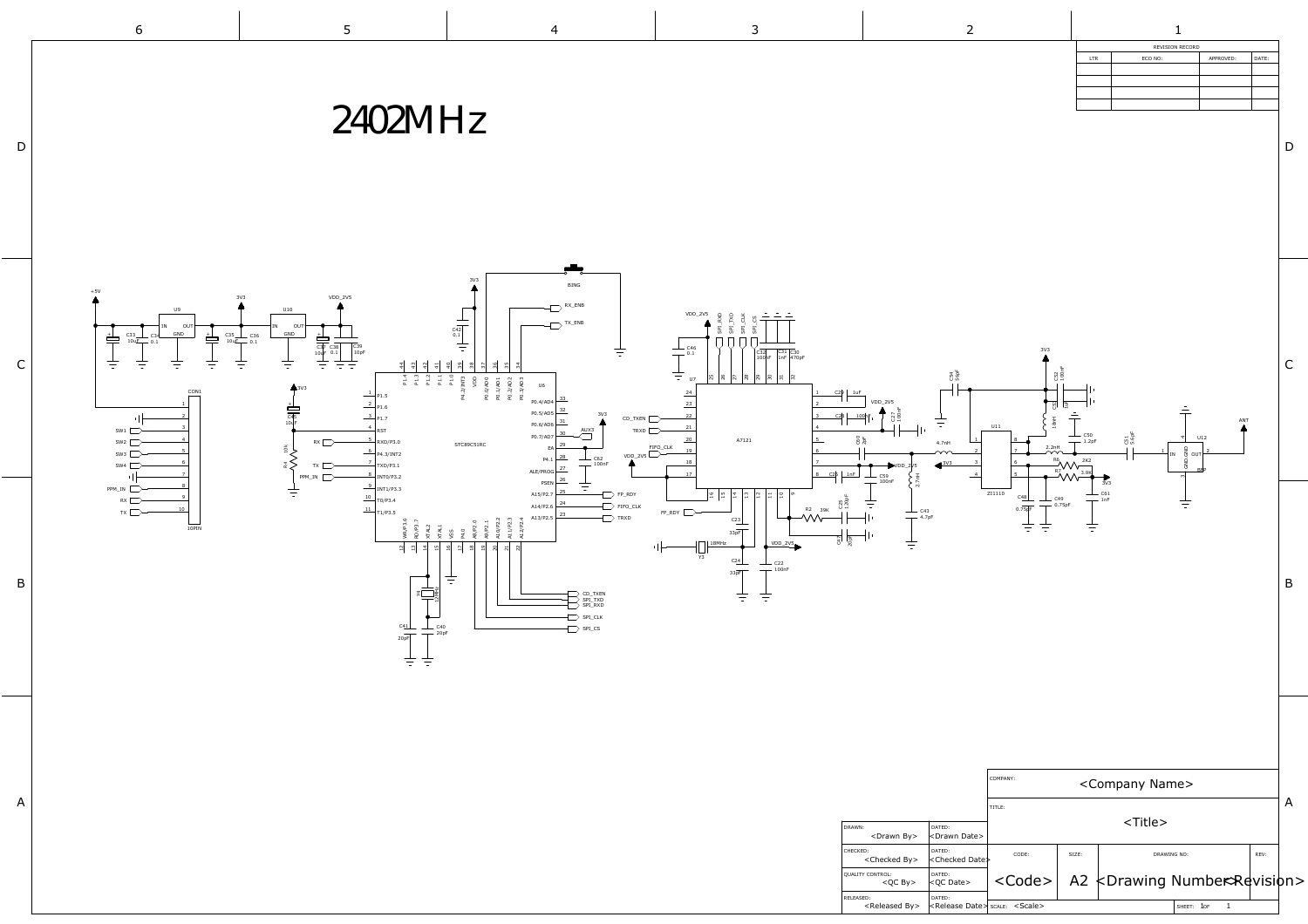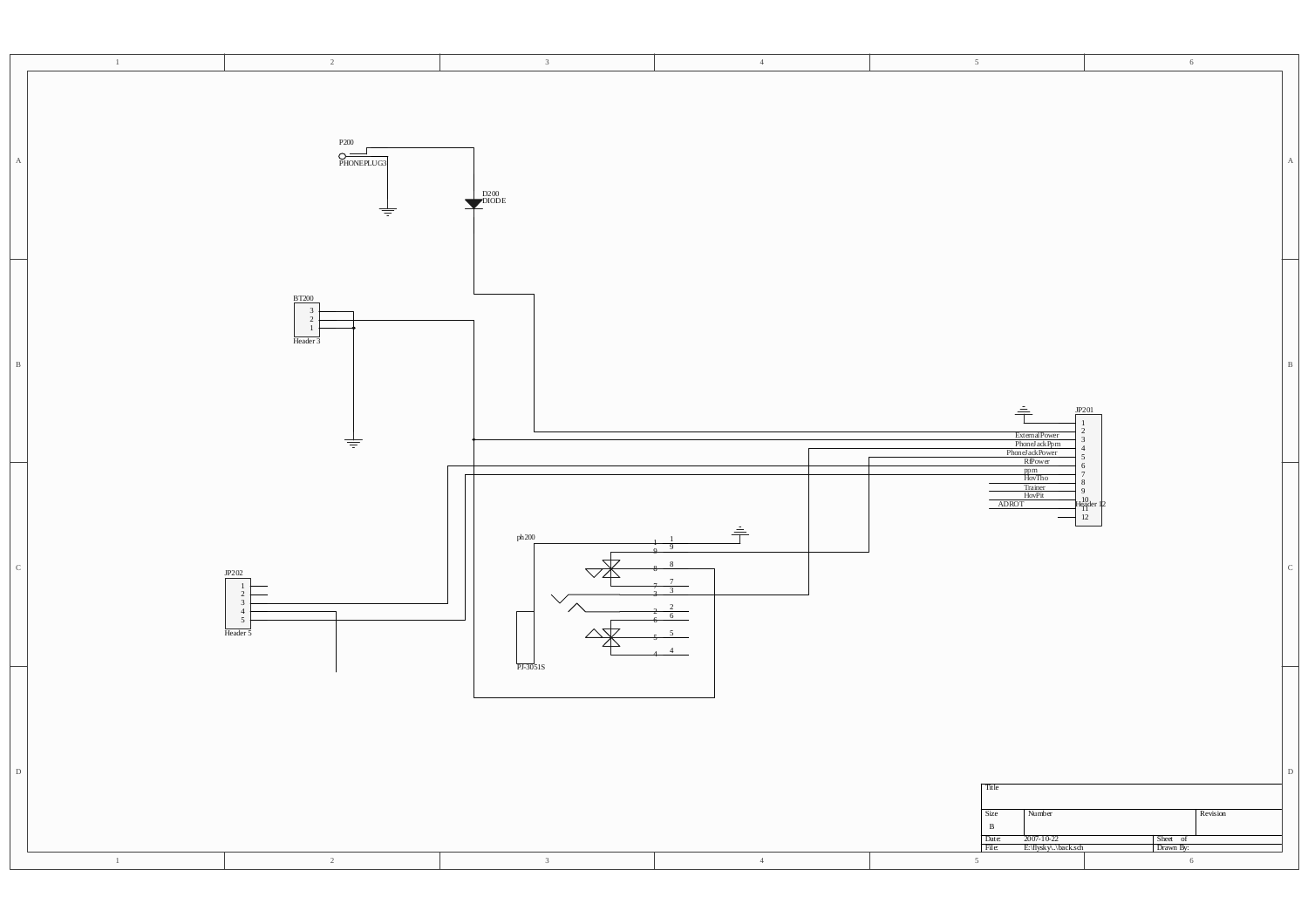|              | $\qquad \qquad 1$ | $\sqrt{2}$               | 3 <sup>3</sup>                              | $4 -$                                                       | $5\overline{)}$                                                                                             | $6\phantom{.0}$                                                     |
|--------------|-------------------|--------------------------|---------------------------------------------|-------------------------------------------------------------|-------------------------------------------------------------------------------------------------------------|---------------------------------------------------------------------|
|              |                   |                          |                                             |                                                             |                                                                                                             | А                                                                   |
| <sub>R</sub> |                   | 2 S200<br>6              | Extern Power<br>$\frac{6}{\text{SS-22H03}}$ | JP200<br>4<br>5 <sup>5</sup><br>$6\overline{6}$<br>Header 6 |                                                                                                             | B                                                                   |
|              |                   |                          |                                             | $\Rightarrow$<br>BUZ1<br><b>AC BUZZER</b><br>≑              |                                                                                                             | C                                                                   |
| D            | $\qquad \qquad 1$ | $\overline{\phantom{a}}$ | 3 <sup>7</sup>                              | $4\overline{4}$                                             | Title<br>Size<br>Number<br>$\, {\bf B}$<br>Date: 2007-10-22<br>File: E:\flysky\\front.sch<br>5 <sup>5</sup> | $\mathbb D$<br>Revision<br>Sheet of<br>Drawn By:<br>$6\overline{6}$ |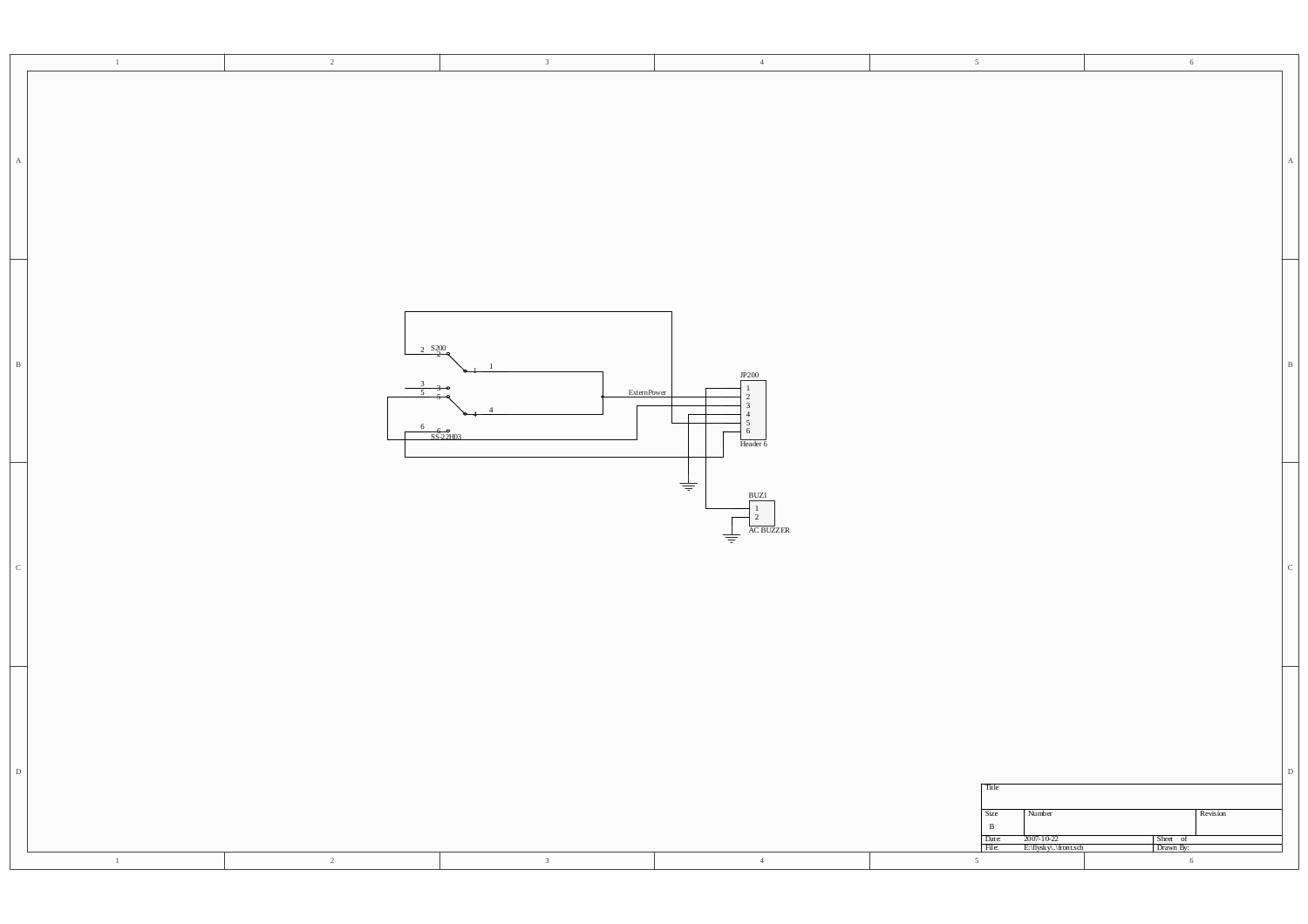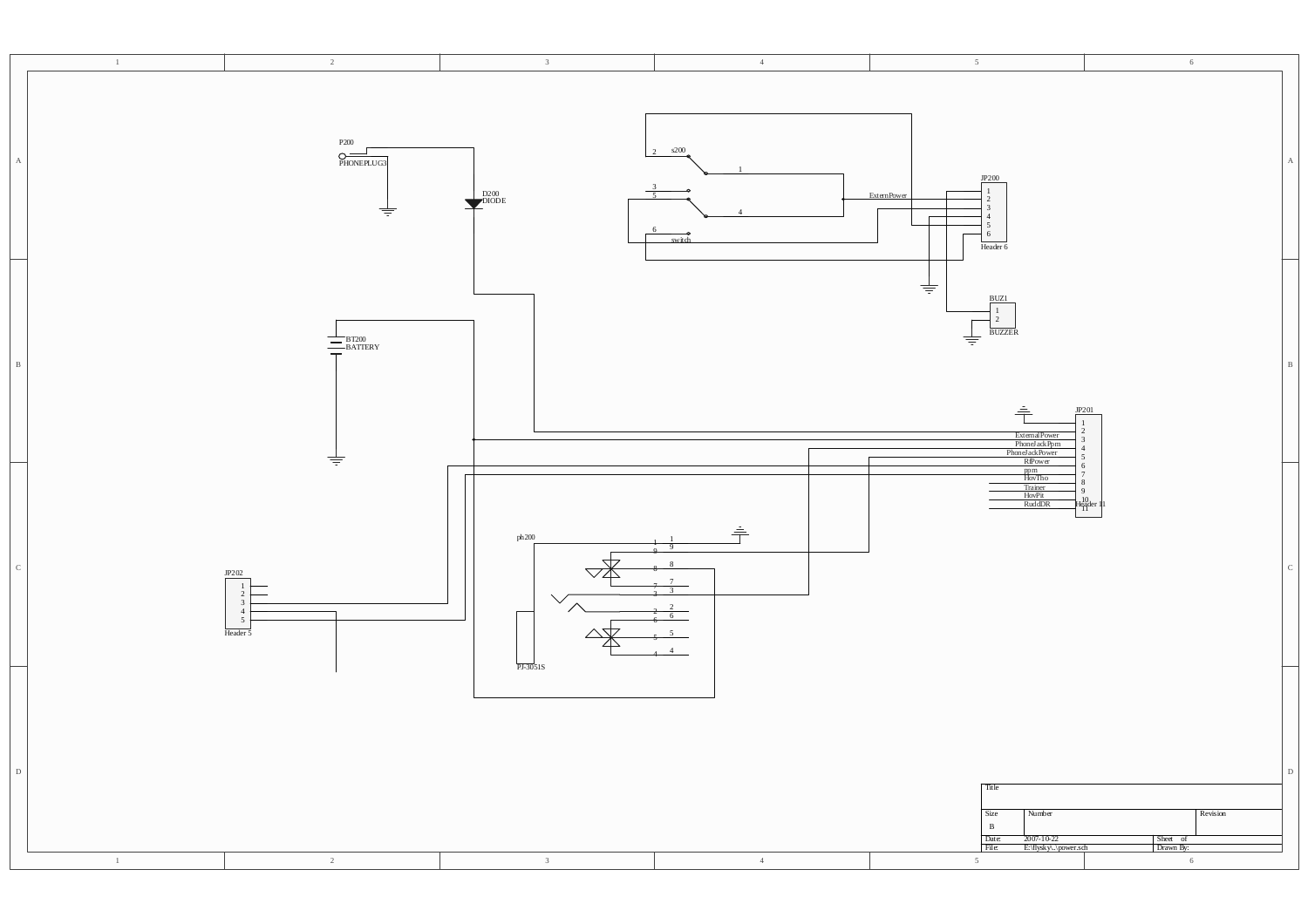